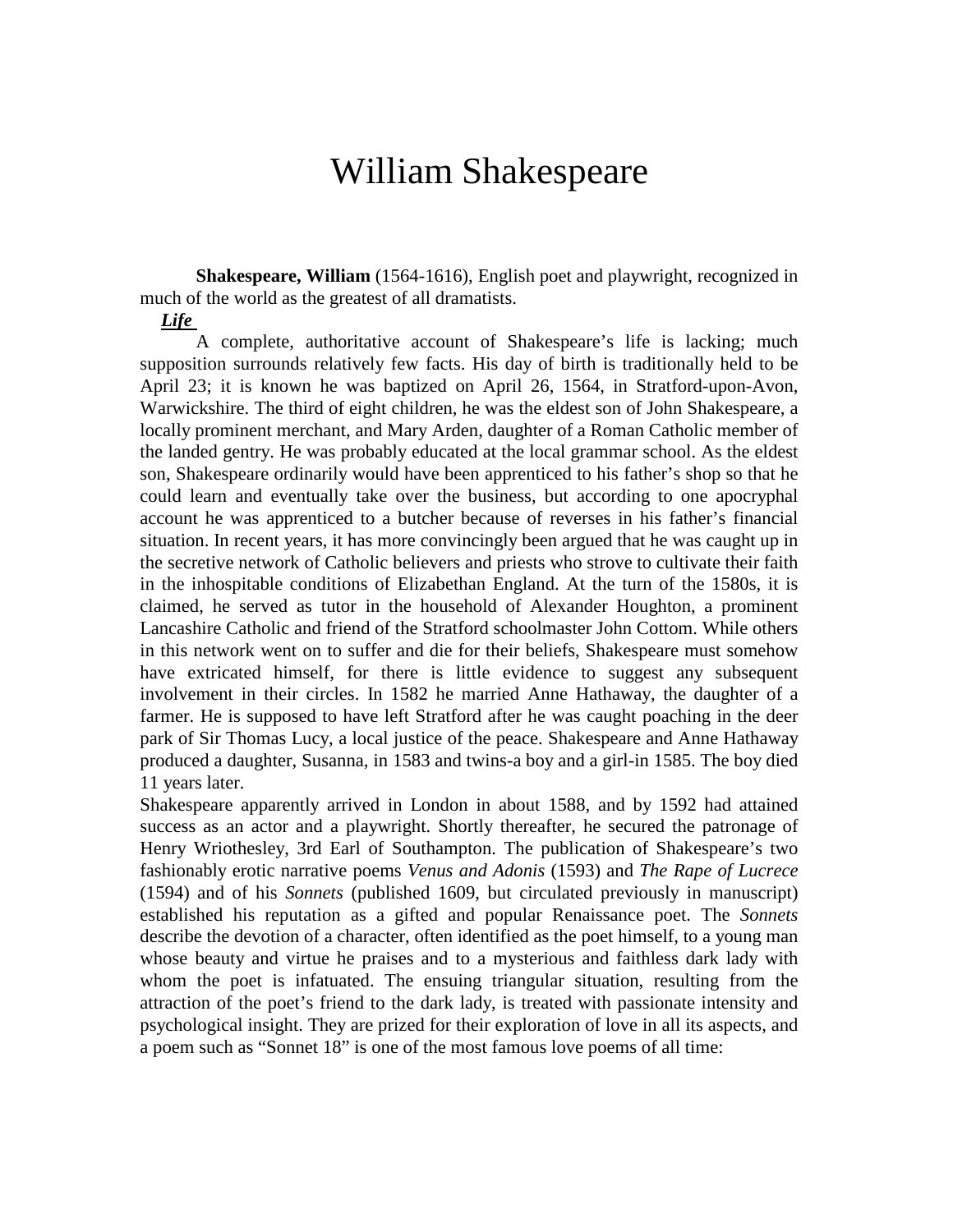Shall I compare thee to a summer's day? Thou art more lovely and more temperate.

Rough winds do shake the darling buds of May, And summer's lease hath all too short a date. Sometime too hot the eye of heaven shines, And often is his gold complexion dimmed; And every fair from fair sometimes declines, By chance, or nature's changing course untrimmed. But thy eternal summer shall not fade, Nor lose possession of that fair thou ow'st Nor shall Death brag thou wand'rest in his shade, When in eternal lines to time thou grow'st. So long as men can breathe or eyes can see, So long lives this, and this gives life to thee.

While the poem may be familiar, it is less well known that this is an exquisite celebration of a young man's beauty. The fact that 126 of the 154 sonnets are apparently addressed by a male poet to another man has caused some critical discomfort over the years. However, Shakespeare's modern reputation is based mainly on the 38 plays that he apparently wrote, modified, or collaborated on. Although generally popular in his day, these plays were frequently little esteemed by his educated contemporaries, who considered English plays of their own day to be only vulgar entertainment.

Shakespeare's professional life in London was marked by a number of financially advantageous arrangements that permitted him to share in the profits of his acting company, the Lord Chamberlain's Company, later called the King's Men, and its two theatres, the Globe Theatre and the Blackfriars. His plays were given special presentation at the courts of Elizabeth I and James I more frequently than those of any other contemporary dramatists. It is known that he risked losing royal favour only once, in 1599, when his company performed "the play of the deposing and killing of King Richard II" at the request of a group of conspirators against Elizabeth. They were led by Elizabeth's unsuccessful court favourite, Robert Devereux, 2nd Earl of Essex, and by the Earl of Southampton. In the subsequent inquiry, Shakespeare's company was absolved of complicity in the conspiracy.

After about 1608, Shakespeare's dramatic production lessened and it seems that he spent more time in Stratford. There he had established his family in an imposing house called New Place, and had become a leading local citizen. He died on April 23, 1616, and was buried in the Stratford church.

## *Works*

Although the precise date of many of Shakespeare's plays is in doubt, his dramatic career is generally divided into four periods: the first period, involving experimentation, although still clearly influenced by or imitating Classical models; the second period, in which Shakespeare appears to achieve a truly individual style and approach; a third, darker period, in which he wrote not only his major tragedies but also the more difficult comedies, known as the "problem plays" because their resolutions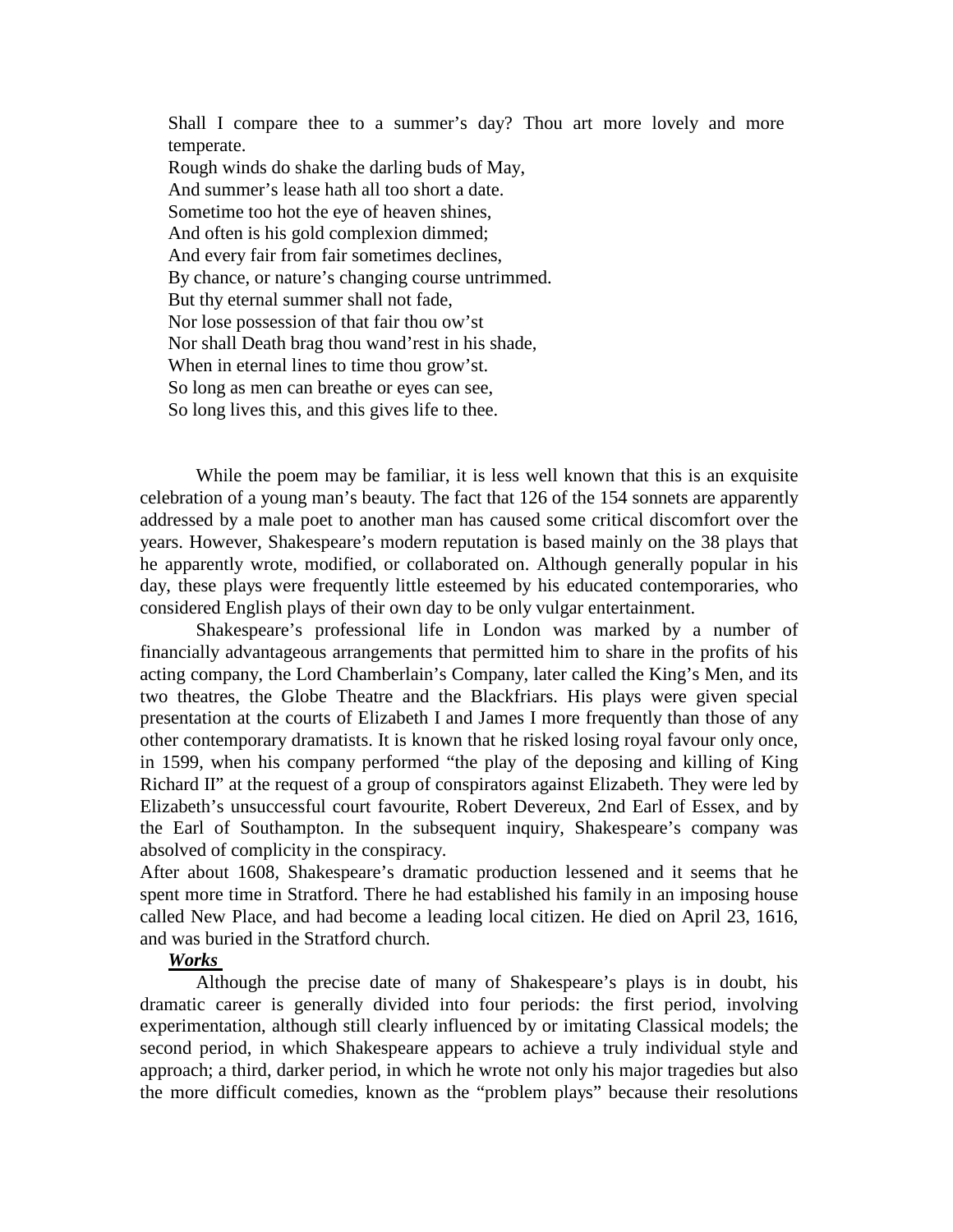leave troubling and unanswered questions; and his final period, when his style blossomed in the romantic tragicomedies-exotic, symbolic pieces which while happily resolved involve a greater complexity of vision.

These divisions are necessarily arbitrary ways of viewing Shakespeare's creative development, since his plays are notoriously hard to date accurately, either in terms of when they were written or when they were first performed. Commentators differ and the dates in this article should be seen as plausible approximations. In all periods, the plots of his plays were frequently drawn from chronicles, histories, or earlier fiction, as were the plays of other contemporary dramatists.

#### *First Period*

Shakespeare's first period was one of experimentation. His early plays, unlike his more mature work, are characterized to a degree by formal and rather obvious construction and often stylized verse.

Four plays dramatizing the English civil strife of the 15th century are possibly Shakespeare's earliest dramatic works. Chronicle history plays were a popular genre of the time. These plays, *Henry VI,* Parts I, II, and III (c. 1590-1592) and *Richard III* (c. 1593), deal with the evil results of weak leadership and of national disunity fostered for selfish ends. The cycle closes with the death of Richard III and the ascent to the throne of Henry VII, the founder of the Tudor dynasty, to which Elizabeth belonged. In style and structure, these plays are related partly to medieval drama and partly to the works of earlier Elizabethan dramatists, especially Christopher Marlowe. Either indirectly through such dramatists or directly, the influence of the Classical Roman dramatist Seneca is also reflected in the organization of these four plays, in the bloodiness of many of their scenes, and in their highly coloured, bombastic language. Senecan influence, exerted by way of the earlier English dramatist Thomas Kyd, is particularly obvious in *Titus Andronicus* (c. 1590), a tragedy of righteous revenge for heinous and bloody acts, which are staged in sensational detail. While previous generations have found its violent excesses absurd or disgusting, some directors and critics since the 1960s have recognized in its horror the articulation of more contemporary preoccupations with the meanings of violence.

Shakespeare's comedies of the first period represent a wide range. *The Comedy of Errors* (c. 1592), an uproarious farce in imitation of Classical Roman comedy, depends for its appeal on the mistakes in identity of two sets of twins involved in romance and war. Farce is not so strongly emphasized in *The Taming of the Shrew* (c. 1592), a comedy of character. *The Two Gentlemen of Verona* (c. 1592-1593) depends on the appeal of romantic love. In contrast, *Love's Labour's Lost* (c. 1595) satirizes the loves of its main male characters as well as the fashionable devotion to studious pursuits by which these noblemen had first sought to avoid romantic and worldly ensnarement. The dialogue in which many of the characters voice their pretensions ridicules the artificially ornate, courtly style typified by the works of the English novelist and dramatist John Lyly, the court conventions of the time, and perhaps the scientific discussions of Sir Walter Raleigh and his cohorts.

#### *Second Period*

Shakespeare's second period includes his most important plays concerned with English history, his so-called joyous comedies, and two major tragedies. In this period,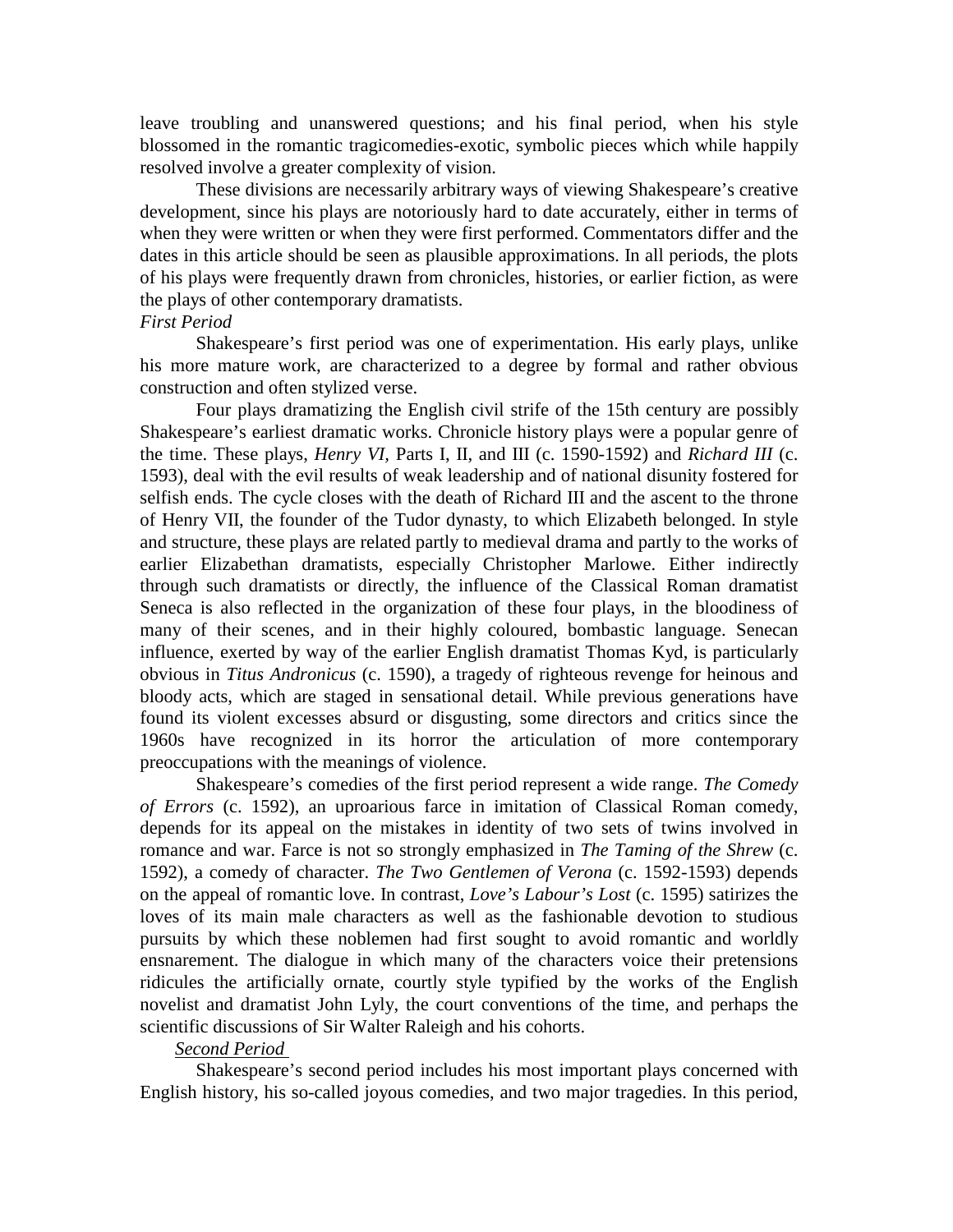his style and approach became highly individualized. The second-period historical plays include *Richard II* (c. 1595), *Henry IV,* Parts I and II (c. 1597), and *Henry V* (c. 1599). They cover the span immediately before that of the *Henry VI* plays. *Richard II* is a study of a weak, sensitive, self-dramatizing, but sympathetic monarch who loses his kingdom to his forceful successor, Henry IV. In the two parts of *Henry IV,* Henry recognizes his own guilt. His fears for his own son, later Henry V, prove unfounded, as the young prince displays an essentially responsible attitude towards the duties of kingship. In an alternation of masterful comic and serious scenes, the fat knight Falstaff and the rebel Hotspur reveal contrasting excesses between which the prince finds his proper position. The mingling of the tragic and the comic to suggest a broad range of humanity became one of Shakespeare's favourite devices.

Outstanding among the comedies of the second period is *A Midsummer Night's Dream* (c. 1595-1596). Its fantasy-filled insouciance is achieved by the interweaving of several plots involving two pairs of noble lovers, a group of bumbling and unconsciously comic townspeople, and members of the fairy realm, notably Puck, King Oberon, and Queen Titania. These three worlds are brought together in a series of encounters that veer from the magical to the absurd and back again in the space of only a few lines. In Act III, for example, Oberon plays a trick on Titania while she sleeps, employing Puck to anoint her with a potion that will cause her to fall in love with the first creature she sees on waking. As luck would have it, she opens her eyes to the sight of Bottom the weaver, himself adorned by Puck with an ass's head. Yet the comic episode of the Queen of the Fairies "enamoured of an ass" (4.i.76) echoes the play's more profound concerns with the nature of the real.

Subtle evocation of atmosphere, of the sort that characterizes this play, is found also in the tragicomedy *The Merchant of Venice* (c. 1594-1598). The Renaissance motifs of masculine friendship and romantic love in this play are portrayed in opposition to the bitter inhumanity of a Jewish usurer named Shylock, whose own misfortunes are presented so as to arouse understanding and sympathy. While this play undoubtedly deals in the currency of European anti-Semitism, its exploration of power and prejudice also enables a humanist critique of such bigotry. As Shylock himself says, confronted by the double standards of his Venetian opponents:

He hath disgraced me, and hindered me half a million; laughed at my losses, mocked at my gains, scorned my nation, thwarted my bargains, cooled my friends, heated mine enemies, and what's his reason?-I am a Jew. Hath not a Jew eyes? Hath not a Jew hands, organs, dimensions, senses, affections, passions; fed with the same food, hurt with the same weapons, subject to the same diseases, healed by the same means, warmed and cooled by the same winter and summer as a Christian is? If you prick us do we not bleed? If you tickle us do we not laugh? If you poison us do we not die? And if you wrong us shall we not revenge? If we are like you in the rest, we will resemble you in that. (3.i.50-63)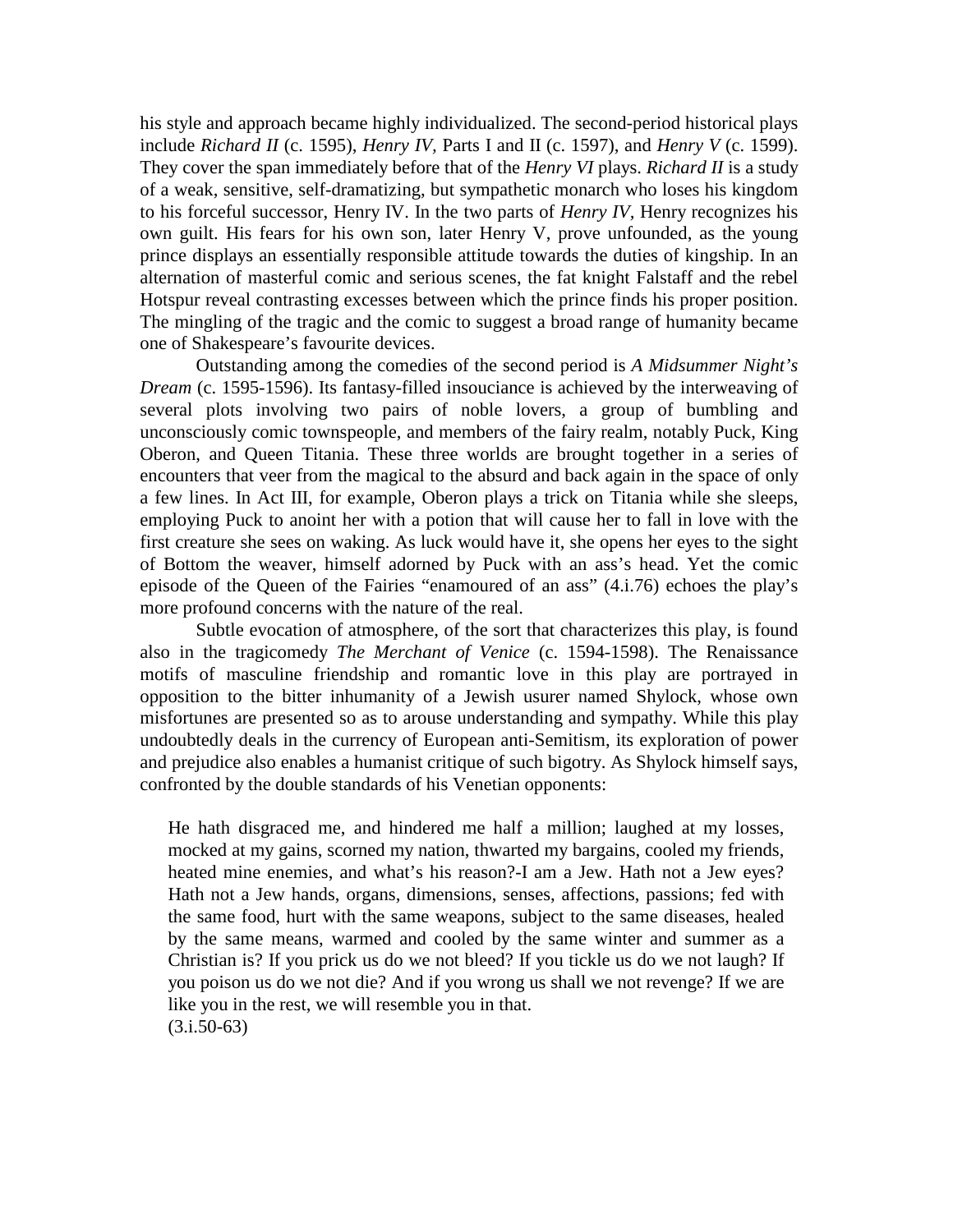The type of quick-witted, warm, and responsive young woman exemplified in this play by Portia reappears in the joyous comedies of the second period.

The witty comedy *Much Ado About Nothing* (c. 1598-1599) is marred, in the opinion of some critics, by an insensitive treatment of its female characters. However, Shakespeare's most mature comedies, *As You Like It* (c. 1599) and *Twelfth Night* (c. 1601), are characterized by lyricism, ambiguity, and the attraction of beautiful, charming, and strong-minded heroines such as Rosalind. In *As You Like It,* the contrast between the manners of the Elizabethan court and those current in the English countryside is drawn in a rich, sweet, and varied vein. Shakespeare constructed a complex pattern between different characters and between appearance and reality. He used this pattern to comment on a variety of human foibles. In that respect, *As You Like It* is similar to *Twelfth Night,* in which the comical side of love is illustrated by the misadventures of two pairs of romantic lovers and of a number of realistically conceived and clowning characters in the sub-plot. Yet there is a darker side even to these plays. In *Twelfth Night,* the conventional resolution is disrupted by the exclusion of Malvolio, a figure who has served as the butt of the comic sub-plot. Rather than participate in the concluding scene of forgiveness and reconciliation, he storms off stage with the words "I'll be reveng'd on the whole pack of you!" (5.i.377). Another comedy of the second period is *The Merry Wives of Windsor* (c. 1597); this play is a farce about middle-class life in which Falstaff reappears as the comic victim.

Two major tragedies, differing considerably in nature, mark the beginning and the end of the second period. *Romeo and Juliet* (c. 1595), famous for its poetic treatment of the ecstasy of youthful love, dramatizes the fate of two lovers victimized by the feuds and misunderstandings of their elders and by their own hasty temperaments. On the other hand, *Julius Caesar* (c. 1599) is a serious tragedy of political rivalries, less intense in style than the tragic dramas that followed.

## *Third Period*

Shakespeare's third period includes his greatest tragedies and his so-called dark or bitter comedies. The tragedies of this period are the most profound of his works and those in which his poetic idiom became an extremely supple dramatic instrument capable of recording the passage of human thought and the many dimensions of given dramatic situations. *Hamlet* (c. 1601), his most famous play, goes far beyond other tragedies of revenge in picturing the mingled sordidness and glory of the human condition. Hamlet feels that he is living in a world of deceit and corruption. It is the precipitous marriage of his mother to Claudius, his uncle, that is the source of his unease: the wedding has taken place barely two months after the sudden death of Hamlet's father, the king. His suspicions are spectacularly confirmed by the appearance of the dead king's ghost. Confirming that he was murdered by Claudius, the ghost urges Hamlet to revenge. Yet this injunction is the trigger for a dramatic exploration of Hamlet's self-doubt, an introspective torment that leads him to the brink of suicide in perhaps the most famous Shakespearean line of all, "To be, or not to be, that is the question" (3.i.58). As Hamlet recognizes, his hesitancy is akin to the sleep of oblivion:

And thus the native hue of resolution

Is sicklied o'er with the pale cast of thought,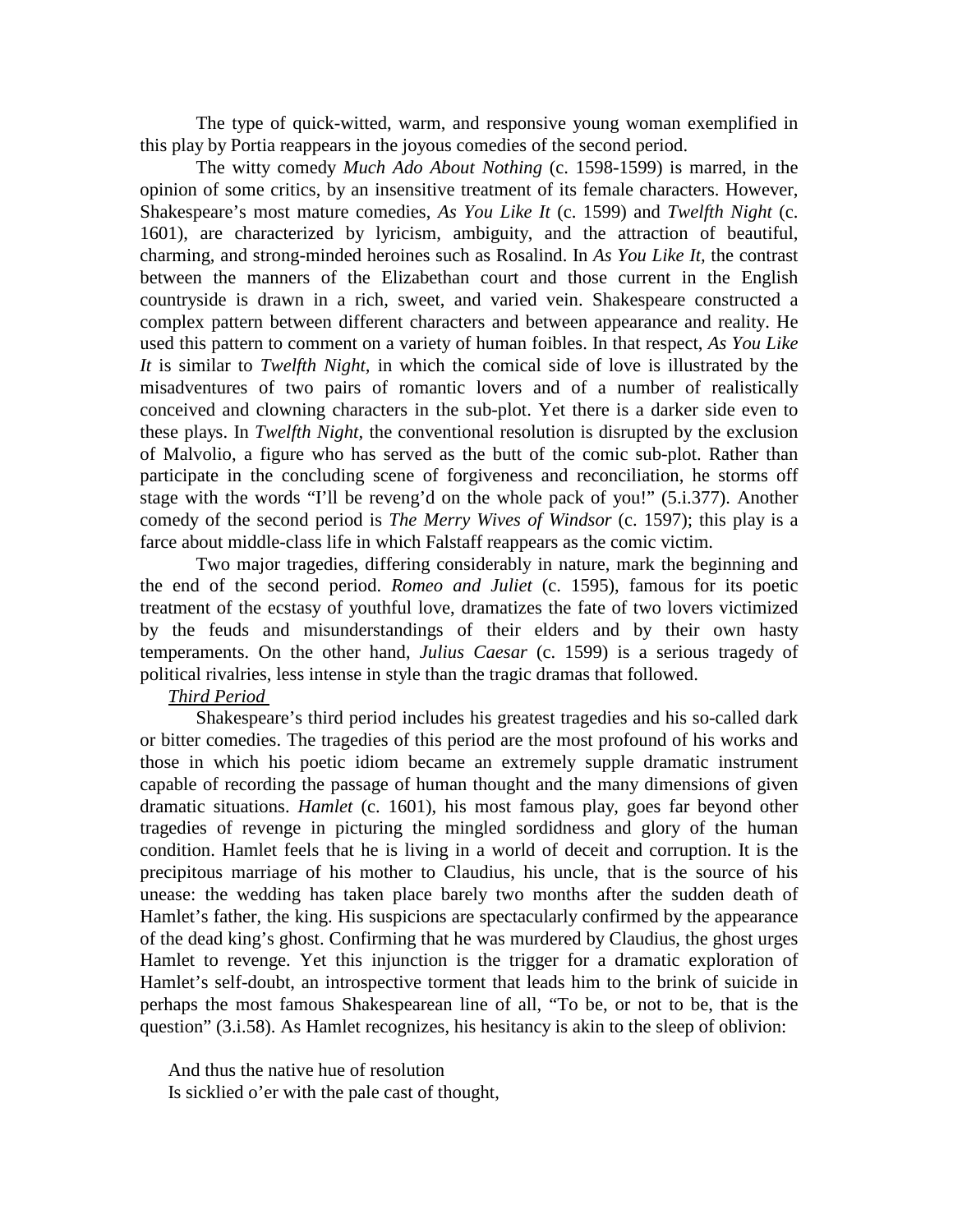And enterprises of great pith and moment With this regard their currents turn awry, And lose the name of action.  $(3.1.86-90)$ 

Yet in regaining "the name of action", Hamlet brings about the self-destruction that his indecision had only mimicked. Through such density of character and language the play commands the affection and attention that is still accorded it today.

*Othello* (c. 1602-1604) portrays the growth of unjustified jealousy in the protagonist, Othello, a Moor serving as a general in the Venetian army. The innocent object of his jealousy is his wife, Desdemona. In this tragedy, Othello's evil lieutenant, Iago, draws him into mistaken jealousy in order to ruin him. *King Lear* (c. 1604-1606), conceived on a more epic scale, deals with the consequences of the irresponsibility and misjudgement of Lear, a ruler of early Britain, and of his councillor, the Duke of Gloucester. The tragic outcome is a result of giving power to his evil offspring, rather than to his good offspring. Lear's daughter Cordelia displays a redeeming love that makes the tragic conclusion a vindication of goodness, though a bleak resolution because Cordelia dies. This conclusion is reinforced by the portrayal of evil as selfdefeating, exemplified by the fates of Cordelia's sisters and of Gloucester's opportunistic son. *Antony and Cleopatra* (c. 1606-1607) is concerned with a different type of love, namely the middle-aged passion of the Roman general Mark Antony for the Egyptian queen Cleopatra. Their love is glorified by some of the most sensuous poetry written by Shakespeare, as in this description of the Egyptian queen by Antony's friend, Enobarbus:

The barge she sat in, like a burnished throne Burned on the water. The poop was beaten gold; Purple the sails, and so perfumed that The winds were love-sick with them. The oars were silver, Which to the tune of flutes kept stroke, and made The water which they beat to follow faster, As amorous of their strokes. For her own person, It beggared all description. She did lie In her pavilion-cloth of gold, of tissue-O'er picturing that Venus where we see The fancy outwork nature. (2.ii.198-208)

In *Macbeth* (c. 1606), Shakespeare depicts the tragedy of a great and basically good man who, led on by others and because of a defect in his own nature, succumbs to murderous ambition. In getting and retaining the Scottish throne, Macbeth dulls his humanity to the point where he becomes capable of any amoral act. As with Hamlet, this retreat from a full humanity is paradoxically accompanied by a heightened self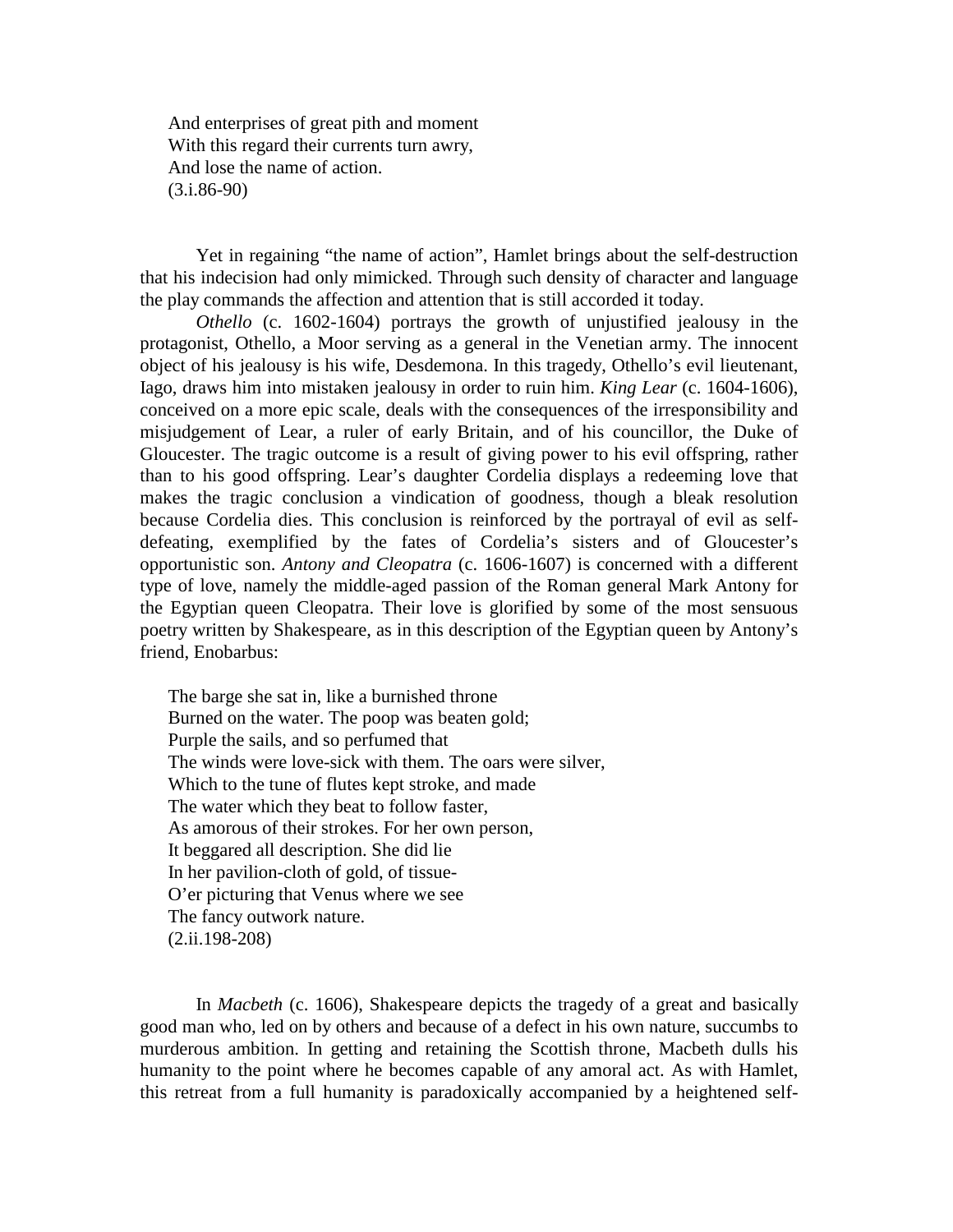awareness; yet for Macbeth there is no redemption, only a descent into a bleak nihilism. Human existence, as he sees it, amounts to nothing:

Tomorrow, and tomorrow, and tomorrow Creeps in this petty pace from day to day To the last syllable of recorded time, And all our yesterdays have lighted fools The way to dusty death. Out, out, brief candle. Life's but a walking shadow, a poor player That struts and frets his hour upon the stage, And then is heard no more. It is a tale Told by an idiot, full of sound and fury, Signifying nothing. (5.iv.18-27)

Three other plays of this period suggest a bitterness that these tragedies more successfully contain, because the protagonists do not seem to possess greatness or tragic stature. In *Troilus and Cressida* (c. 1602), the most intellectually contrived of Shakespeare's plays, the gulf between the ideal and the real, both individually and politically, is skilfully evoked. In *Coriolanus* (c. 1608), another tragedy taking place in antiquity, the legendary Roman hero Caius Marcius Coriolanus is portrayed as unable to bring himself either to woo the Roman masses or to crush them by force. *Timon of Athens* (c. 1607) is a similarly bitter play about a character reduced to misanthropy by the ingratitude of his sycophants. Because of the uneven quality of the writing, this tragedy is considered to be a collaboration, quite possibly with Thomas Middleton.

The two comedies of this period also are dark in mood. In the 20th century these plays gained the name of "problem plays" because they do not fit into clear categories or present easy resolution. *All's Well That Ends Well* (c. 1598-1604) and *Measure for Measure* (c. 1604) are both plays that question accepted patterns of morality without offering the comfort of solutions.

#### *Fourth Period*

The fourth period of Shakespeare's work comprises his principal romantic tragicomedies. Towards the end of his career, Shakespeare created several plays that, through the intervention of magic, art, compassion, or grace, often suggest redemptive hope for the human condition. These plays are written with a grave quality differing considerably from his earlier comedies, but they end happily with a reunion or final reconciliation. The tragicomedies depend for part of their appeal upon the lure of a distant time or place, and all seem more obviously symbolic than most of his earlier works. To many critics, the tragicomedies signify a final ripeness in Shakespeare's own outlook, but other authorities believe that the change reflects only a change in fashion in the drama.

The romantic tragicomedy *Pericles, Prince of Tyre* (c. 1606-1608) concerns the title character's painful loss of his wife and the persecution of his daughter. After many exotic adventures, Pericles is reunited with his loved ones. In *Cymbeline* (c. 1609-1610)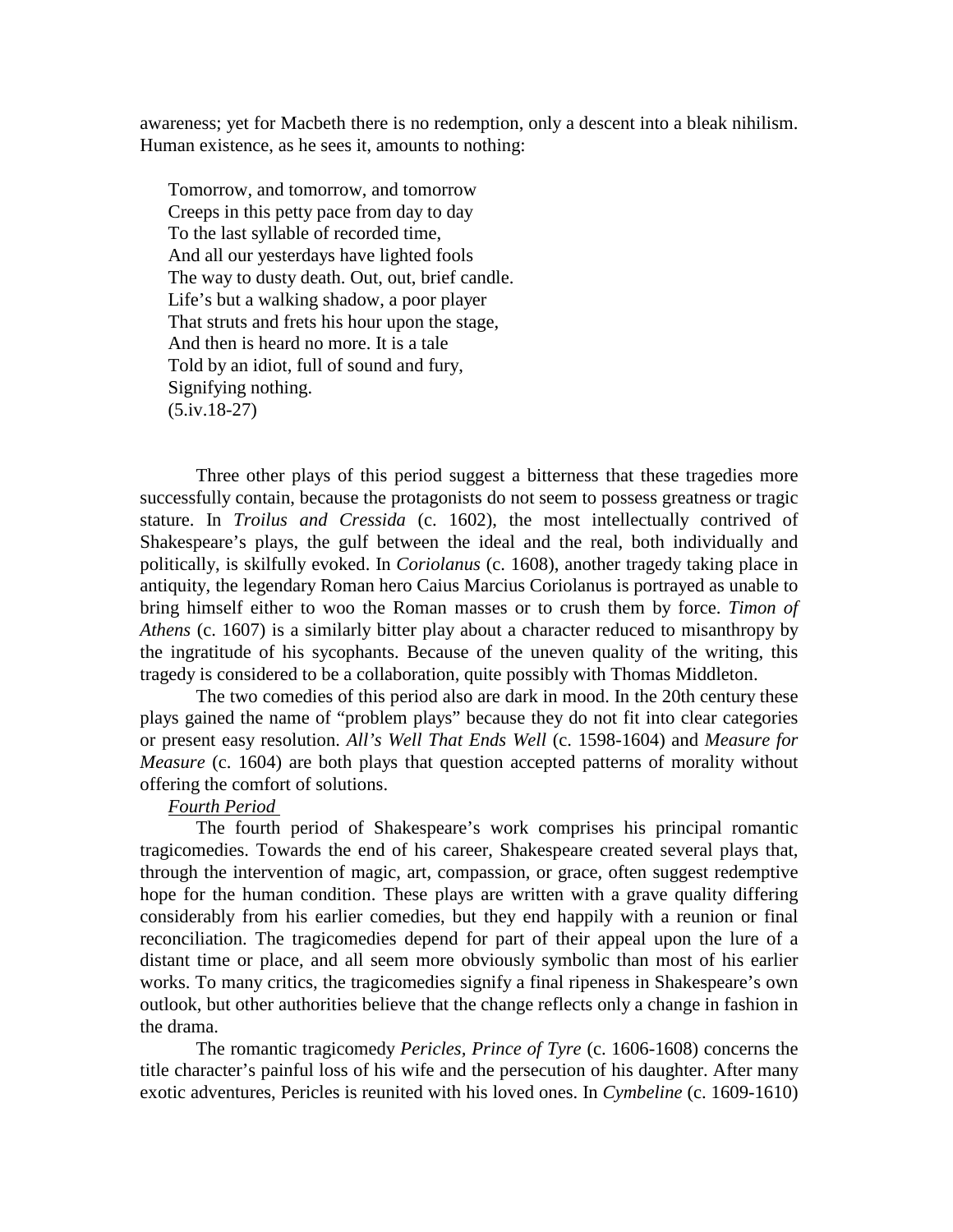and *The Winter's Tale* (c. 1610-1611), characters suffer great loss and pain, but are reunited. Perhaps the most successful product of this particular vein of creativity, however, is what may be Shakespeare's last complete play, *The Tempest* (c. 1611), in which the resolution suggests the beneficial effects of the union of wisdom and power. In this play Prospero, deprived of his dukedom and banished to an island, confounds his usurping brother by employing magical powers and furthering a love match between his own daughter and the son of one of his enemies. Shakespeare's poetic power reached great heights in this beautiful, lyrical play, and in Prospero's surrender of his magical powers at its conclusion, some critics-perhaps fancifully-have seen Shakespeare's own relinquishment of the theatre's "rough magic".

Two final plays, sometimes ascribed to Shakespeare, presumably are the products of collaboration. A historical drama, *Henry VIII* (c. 1613) was probably written with the English dramatist John Fletcher, as was *The Two Noble Kinsmen* (c. 1613; published posthumously, 1634), a story of the love of two noble friends for one woman.

### *Literary Reputation*

Shakespeare's reputation as perhaps the greatest of all dramatists was not achieved during his lifetime. Though his contemporary Ben Jonson declared him "not of an age, but for all time", early 17th-century taste found the plays of Jonson himself, or Thomas Middleton, or Francis Beaumont and John Fletcher, equally worthy of praise. Only in the Restoration period-some 50 or more years after Shakespeare's deathdid his reputation begin to eclipse that of his contemporaries. This is not to say that the late 17th- and early 18th-century theatre treated his plays with anything like reverence. When they were performed, it was most often in versions rewritten for the fashions of the age, purged-as their adaptors maintained-of their coarseness and absurdities. These alterations could be very significant: in one version of *King Lear* popular throughout the 18th century Lear and Cordelia are reprieved at the play's conclusion, transforming a tragedy into a tragicomedy! Perhaps paradoxically, it was exactly this fondness for adapting Shakespeare that kept his plays in the repertoire while those of Jonson, Middleton, and others went down to obscurity. Also, during the first half of the 18th century Shakespeare began to be afforded the role of English national poet, a process that reached its culmination in the installation of a memorial statue in Westminster Abbey in 1741 and a huge Jubilee festival, staged in 1764 to celebrate the bicentenary of his birth.

The Romantic movement, particularly the writings of Samuel Taylor Coleridge and Johann Wolfgang Goethe, did much to shape both Shakespeare's international reputation and the account of his achievement that has persisted ever since. Romantic authors claimed Shakespeare as a great precursor of their own literary values: his work was celebrated as an embodiment of universal human truths, an unequalled articulation of the human condition in all its nobility and variety. In later Victorian Britain this view was married to the moralistic "civilizing" mission of educationalists and empire builders, while American writers looked to Shakespeare as a foundation stone of their own distinct cultural identity. The years since World War I have if anything cemented these positions: the establishment of institutions such as the Royal Shakespeare Theatre in Britain, and the Folger Shakespeare Library in the United States, has ensured that his